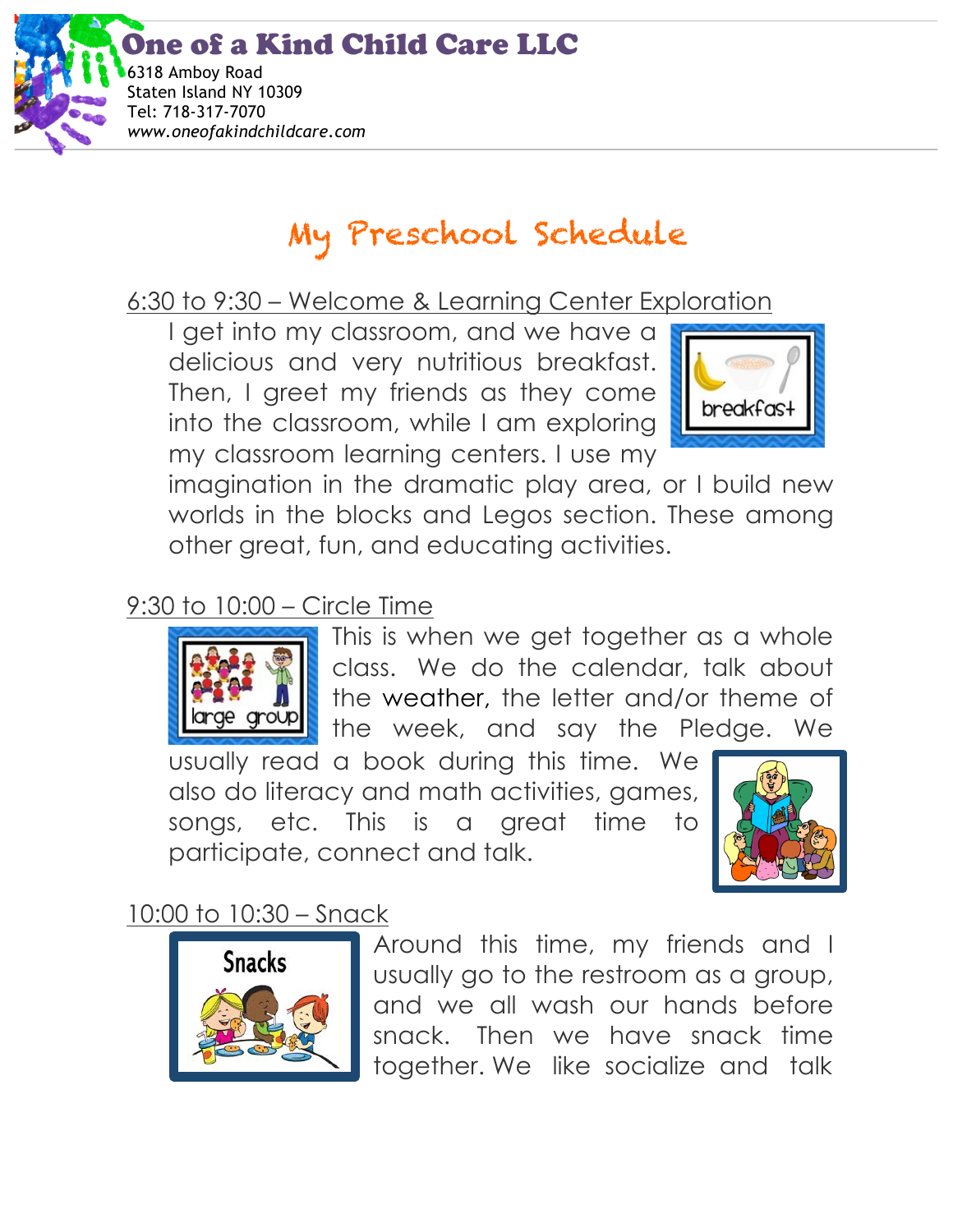during this times. If we are done early, we are allowed to choose from a few "quiet choices" (reading, writing, drawing, puzzles, etc.).

## 10:30 to 11:00 – Literacy Centers/Art

We get to go by small groups to different literacy and art centers during this time. We get to go to our classroom library and chose a book to read, or we go to our writing



center to explore some letters and sounds. We also get to do some art and crafts. We love to use our imagination.

#### 11:00 to 11:30 – Outside Play



This is my favorite part of the day. We get to use the playground for free play during this time if the weather allows us. We do movement and gross motor play inside if we can't go outside.

### 11:30 to 12:15 – Lunch

We all sit down for lunch, chatting and eating together. If we are done early, we can choose some quiet choices. We always clean up after ourselves.



## 12:15 to 2:15 – Naptime



This is the time we get to rest, and have a quiet time to re-energize ourselves for the rest of the day.